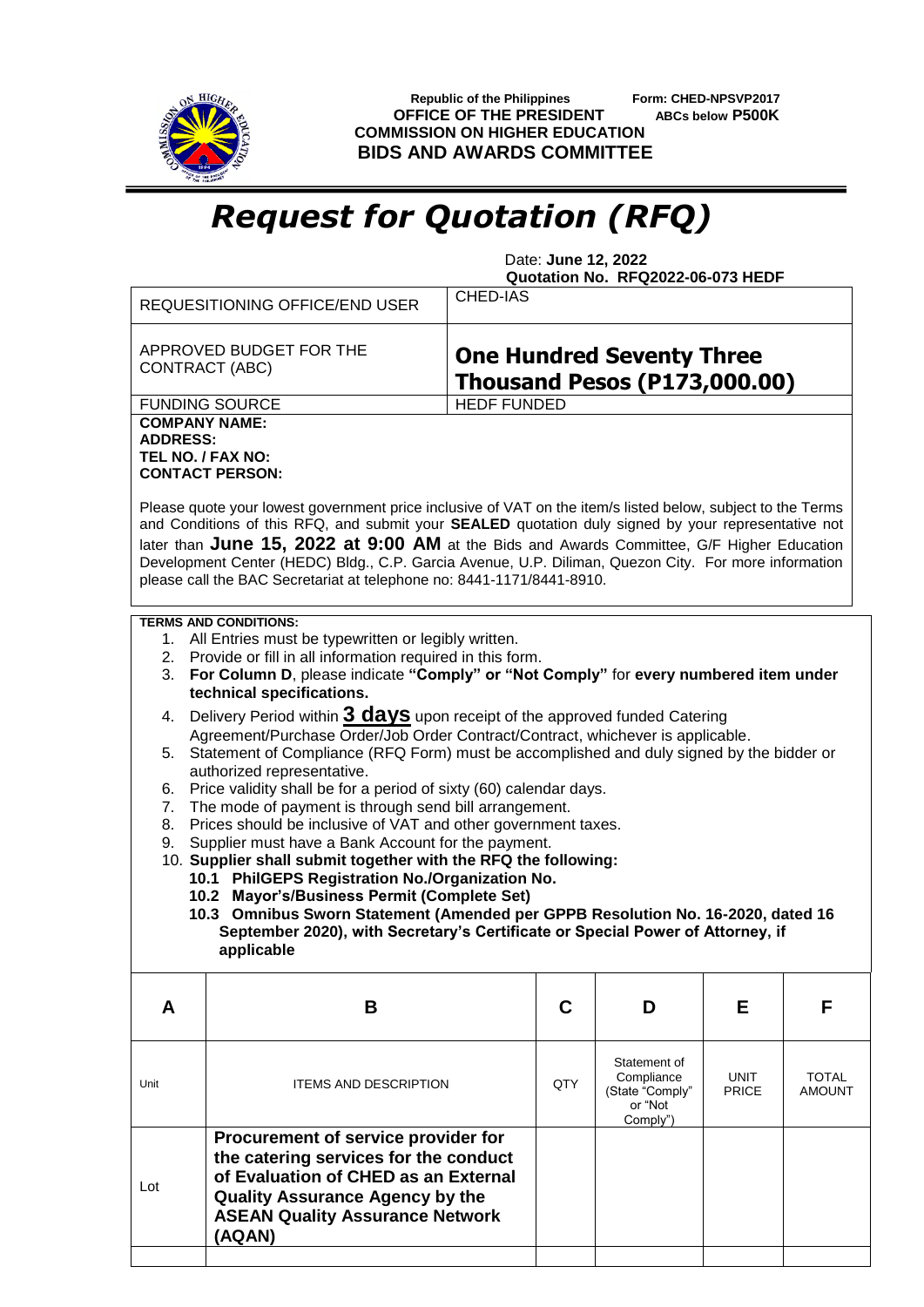|    | <b>Technical Specifications</b>       |  |  |
|----|---------------------------------------|--|--|
|    |                                       |  |  |
| 1. | Date: June 20-22, 2022                |  |  |
|    |                                       |  |  |
| 2. | Venue: CHED Auditorium                |  |  |
|    |                                       |  |  |
|    | 3. No. of pax: 33 pax                 |  |  |
|    |                                       |  |  |
|    |                                       |  |  |
| 4. | Catering services                     |  |  |
|    |                                       |  |  |
|    | 5. Requirements:                      |  |  |
|    |                                       |  |  |
|    | June 20-22, 2022                      |  |  |
|    | <b>Meals</b>                          |  |  |
|    | AM Snacks for 33 pax                  |  |  |
|    | Assorted sliced fresh fruits,         |  |  |
|    | cookies/chips, tea and brewed         |  |  |
|    | coffee                                |  |  |
|    |                                       |  |  |
|    | Buffet Lunch for 33 pax               |  |  |
|    | Appetizer (salad), 3 main course      |  |  |
|    | (beef, chicken, fish), western        |  |  |
|    | vegetables, rice, dessert and         |  |  |
|    | unlimited juice/soda                  |  |  |
|    | PM Snacks for 33 pax                  |  |  |
|    | Chips, cookies, biscuits, tea and     |  |  |
|    | brewed coffee                         |  |  |
|    |                                       |  |  |
|    | Full catering service with servers    |  |  |
|    |                                       |  |  |
|    |                                       |  |  |
| 6. | <b>Other Requirements:</b>            |  |  |
|    |                                       |  |  |
|    | Free flowing tea and brewed           |  |  |
|    | coffee<br>Free mints/nuts             |  |  |
|    | No pork on the menu                   |  |  |
|    |                                       |  |  |
|    | 1 rectangular table with floor-       |  |  |
|    | length table cloth for 6 pax          |  |  |
|    | (approximately)                       |  |  |
|    |                                       |  |  |
|    | 2 rectangular tables with floor-      |  |  |
|    | length table cloth for 10 pax         |  |  |
|    | (approximately)                       |  |  |
|    |                                       |  |  |
|    | 1 round table for 8 pax with floor-   |  |  |
|    | length table cloth                    |  |  |
|    | 33 monoblock chairs with cloth        |  |  |
|    | and ribbon                            |  |  |
|    |                                       |  |  |
|    | No advance deposit required           |  |  |
|    |                                       |  |  |
|    | Billing Statement is to be settled    |  |  |
|    | forty five (45) days after receipt of |  |  |
|    | the statement of account              |  |  |
|    |                                       |  |  |
|    |                                       |  |  |